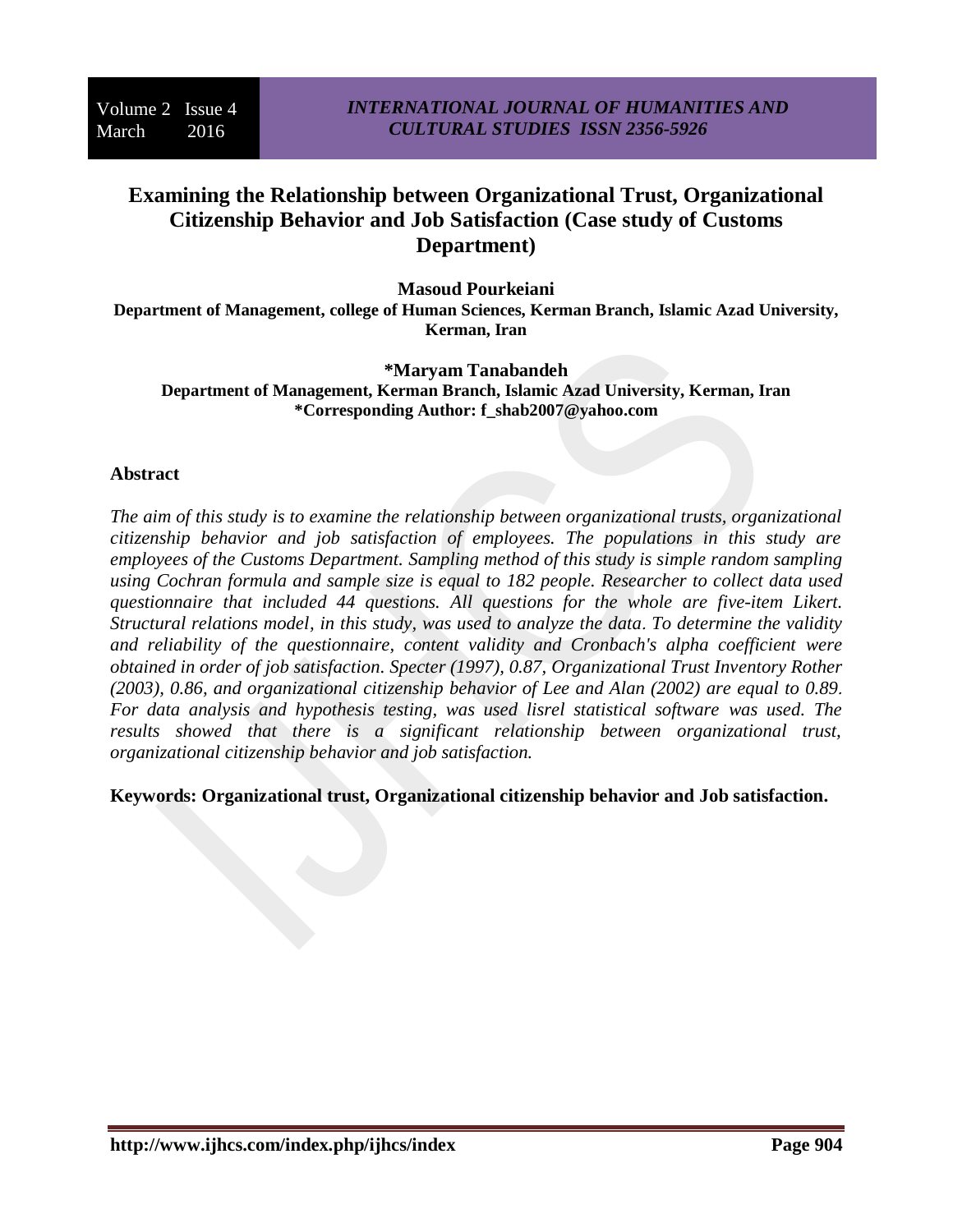# **Introduction**

One of the things that improve the business is to focus on job satisfaction of employees in the organization and the view of many managers is to increase job satisfaction that will improve their performance (Way et al., 2010). Spector (1997) knows job satisfaction is about how people feel about their jobs in general, or with respect to its various aspects (Javadeian et al., 2009). According Metle, job satisfaction indicates how people are feeling about the job and its various aspects, and the extent to which people love their job. The most widely accepted definition is "the positive feeling of satisfaction from a job is a job evaluation".

Melbourne and Francis (1961) stated that more satisfaction is a valuable source of information for the managers. Job satisfaction is sign of how people feel about their jobs, when compared to their expectations of different aspects of the work situation. Job satisfaction is important in theory and in practice. From a scientific standpoint, knowledge on job satisfaction can help future managers to understand how to motivate their subordinates to increase productivity. Understanding job satisfaction may be relative to performance, organizational efficiency and other issues, including job rotation (Metle, 2003). Considering job satisfaction can guide employees' behavior in such a way that it would affect the functioning and organizational tasks and lead to the positive and negative behavior. On the other hand trust in the organization is a key element because it creates participation and participation in organizations has always been important. Experts believe that trust can lead to collaboration between individuals, groups and organizations. Today, organizations are seeking new ways to enhance cooperation between individuals and groups and taking advantage of it effects. Today, scholars of various fields, including business management, describe processes of confidence in the business environment as strategy, organizational behavior, and inclusive participation (Gareth & Jenes, 1998). Shaw defines the confidence as belief in others; because we are dependent on others to achieve our wishes. Charlton says that employees trust their leaders and leaders should match their words with their deeds (Martins, 2002). In addition researchers have shown that organizations are looking for workers who go beyond expectations; desire to beat the behaviors that are not part of their official duties and their job. Generally, they have high organizational citizenship behavior (Raminfar et al., 2010).

Nowadays the voluntary and useful effort refers to learning extra role behaviors or organizational citizenship behavior. Organizational citizenship behavior is complex behaviors which are outside the range of behaviors required for individuals in the workplace, but in creating a desirable social and psychological atmosphere in the workplace which plays pivotal role. In the last 25 years witnessed a wide range of management and organizational research (Blakely et al., 2005). Clement and Vanderberghe (2000), stated that these behaviors equipped organizations to bring more benefits and reduce the need for costly formal mechanisms (Clement & Vanderberghe, 2000). The aim of this study was to examine the relationship between organizational trust, organizational citizenship behavior and job satisfaction.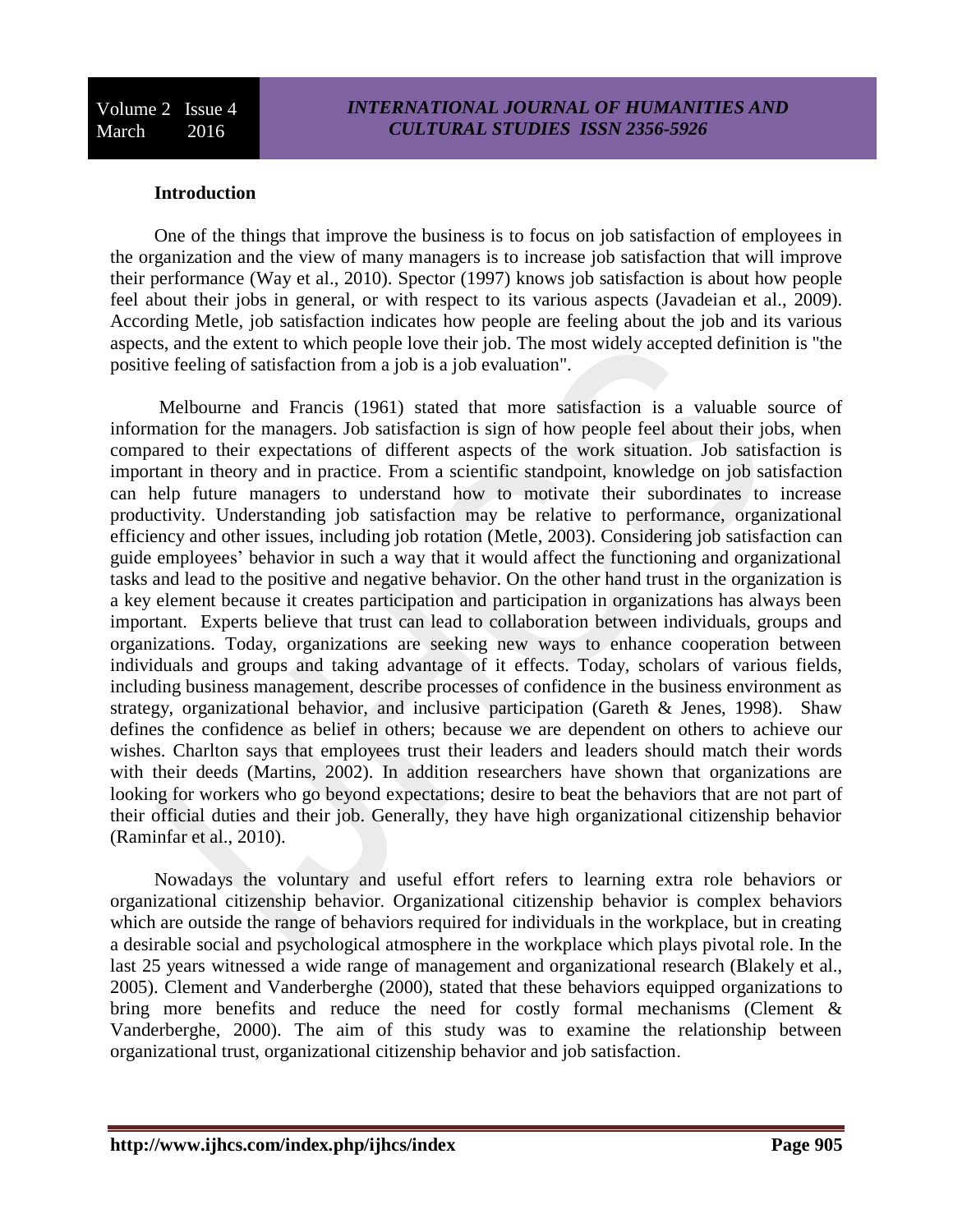# **The Literature Review**

According to Smith et al. (1969), job satisfaction, is an impressive feeling or reaction to the aspects of the job. According Edam et al. (1990) job satisfaction refers to the positive or negative feelings about working staff. In other words, satisfaction is an emotional evaluation of the work (Sora et al., 2005). Study of job satisfaction is important from two perspectives: first, the human aspect that deserves to be treated fairly and with respect by staff and second, from behavioral aspect that considers job satisfaction as a guide of employee behavior in such a way that effect on their performance and organizational tasks and consequently may lead to the positive and negative behavior. Experts believe that job satisfaction is an attitude. Definitionally, job satisfaction is an attitude toward work and in simple language it is how one feels about the job and its various aspects (Zaki, 2005). In Table (1), we present several definitions of job satisfaction.

| Year | Researcher     | The definition of job satisfaction                                       |  |  |
|------|----------------|--------------------------------------------------------------------------|--|--|
| 1935 | Hoppock        | Job satisfaction means mental, physical and environmental satisfaction   |  |  |
|      |                | of staff.                                                                |  |  |
| 1984 | Dawis<br>$\&$  | Job satisfaction is the outcome of individual assessments about this     |  |  |
|      | Lofquis        | issue that how much work environment to satisfy his needs (Nasiri,       |  |  |
|      |                | 2009).                                                                   |  |  |
| 1990 | Balzer & et    | Job satisfaction is individual feelings about the job or the experience  |  |  |
|      | al             | of previous experiences, current expectations or other job               |  |  |
|      |                | opportunities (Asadi et al., 2002)                                       |  |  |
| 1996 | <b>Robbins</b> | Job satisfaction is the difference between the amount of bonuses that    |  |  |
|      |                | employee receives and what he thought that he should receive             |  |  |
|      |                | (Robbins, 1998).                                                         |  |  |
| 1997 | Chandan        | Job satisfaction is the kind of emotions and positive attitudes toward   |  |  |
|      |                | their jobs (Asadi et al., 2002).                                         |  |  |
| 1999 | Acker          | Job satisfaction are defined as a pleasant emotional and resulting       |  |  |
|      |                | individual assessment of its position in relation to job characteristics |  |  |
|      |                | and dimensions (Zandipour and Javid, 2012)                               |  |  |
| 2000 | Spector        | Job satisfaction is an attitude that shows how people feel about their   |  |  |
|      |                | jobs in general or with respect to various aspects. In simple words      |  |  |
|      |                | satisfaction is an indicator that shows the amount of interest of people |  |  |
|      |                | to their jobs (Naami and Zargar, 2009)                                   |  |  |
| 2000 | Oshagbemi      | Job satisfaction is a positive emotional response to a specific job      |  |  |
|      |                | (Nadiri and Tanuva, 2010).                                               |  |  |

Table 1: historical definition of job satisfaction (researcher)

## **Effects of job satisfaction**

Job satisfaction leads to increased productivity, organizational commitment, physical and mental health. As a result, individual spirits go up and their life will be happy. They try to acquire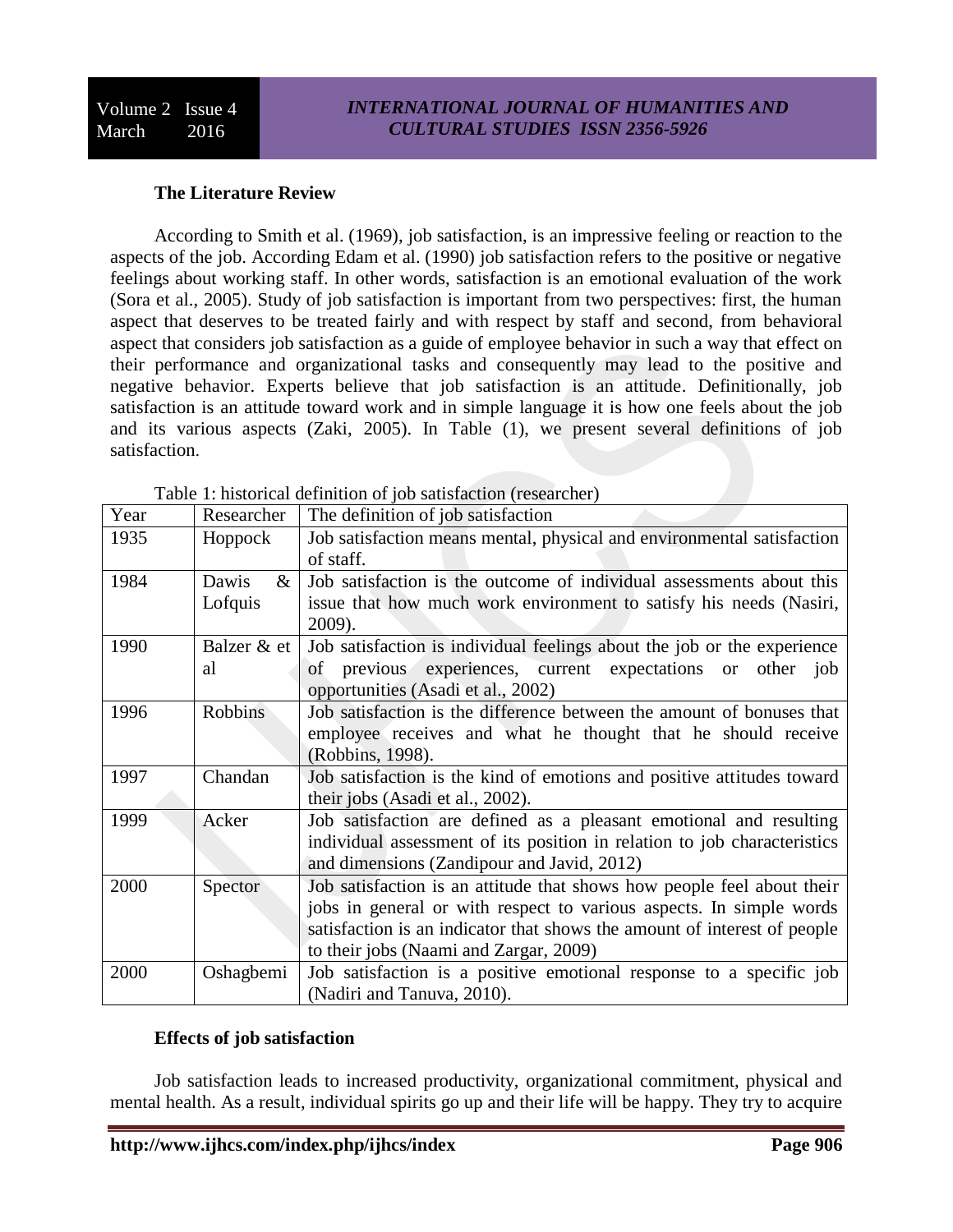new skills and ultimately their performance will improve (Yazdi and Jafari, 2011). Lack of job satisfaction also reduces employee morale and low morale at work is undesirable. Some indicators of low morale include: anxiety, absence from work, late, employee turnover and early retirement (Comber and Barybal, 2007).

In general, job satisfaction leads to increased individual productivity. The worker has to be committed to the organization, to ensure his individual physical and mental health, increased individual spirit generates life satisfaction and to quickly learning of new skills of job. Research shows that when members gain job satisfaction, the absence or delay in job or even turnover decrease. Job dissatisfaction leads to issues such as anxiety, depression, stress, damaged personal relationships, wrath of the small stuff, the harassment sensitivity, forgetfulness, inability to make decisions and the lack of concentration. (Sadeghi, Fathi, 2003).

Satisfaction generates a sense of belonging to the organization and thus workers galvanize their interest and efforts in achieving the organization's objectives. Briefly, individual performance is desirable in addition to high effectiveness. Work accidents, absenteeism, delays and disputes in the workplace are less observed factors in the individual. Thus providing job satisfaction in addition to increasing the quality of work and reduced absenteeism and employee turnover caused mental and physical health. This will impact directly and effectively on their positive attitudes towards supervisors, colleagues ... (Farahmand and Sharifian, 2006).

## **Organizational citizenship behavior**

There aren't many definitions of organizational citizenship behavior. The major definition of this concept emanated from the work of Organ (1983). He says: "organizational citizenship behavior is, individual behavior, arbitrary and extra duty that is directly or indirectly effective in increasing the functionality of an organization, not organized by the formal reward system, (Hitt, 2006 ).

Organ and Batman in 1990 introduced two types of organizational citizenship behavior:

A) Commitment to good working conditions and avoiding harming workers and their organizations, with behaviors such as complaints, appeal and accusations in minor issues;

B) Active and positive participation, such as punctuality and attendance at work, beyond each individual task (Ballantyne, 1995).

## **Organizational citizenship behavior dimension**

Spector and Fox (2002) divided citizenship behaviors into two categories: facilitation of interpersonal contacts and job devotion.

1. Facilitate interpersonal contacts: it sncludes purposeful interpersonal behavior that helps the overall success of the organization and contains a measured and logical set of activities to improve morale and encourage cooperation, and help remove barriers to the implementation of tasks to colleagues focused on doing their jobs. Facilitate interpersonal include: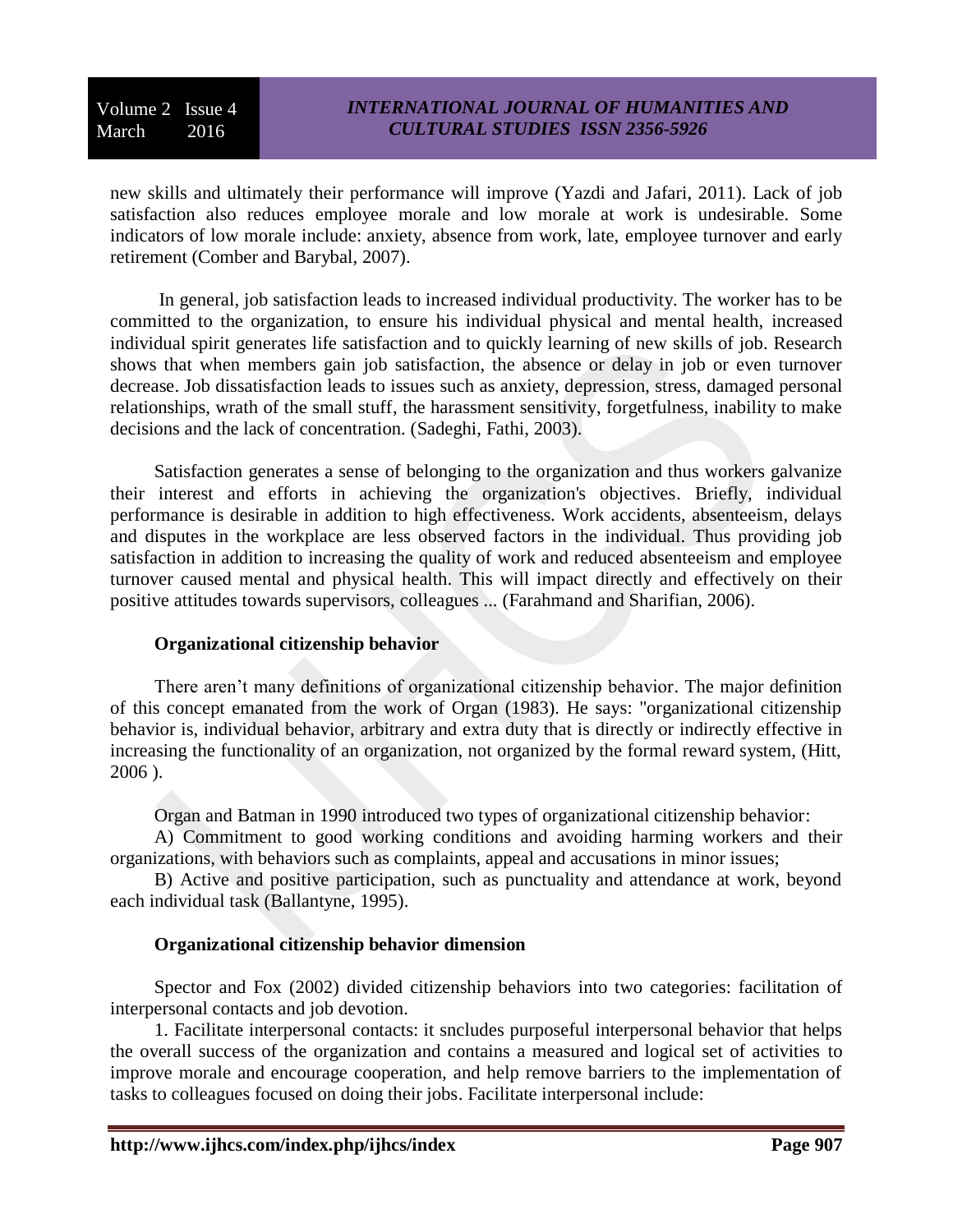(A) Colleague admires success;

(B) Support to the colleagues who have personal problems;

(C) Talk to colleagues;

(D) Express positive statements about employees who feel good about themselves and others;

(E) Behave fairly;

2. Devotion to Job: Job devotion includes disciplined behaviors, such as compliance with the rules, working hard and creatively solving business problems. Dedication to job is based on job incentive performance that encourages employees to do things that benefit the organization. Job devotion included important attention to details, practices, individual discipline and restraint and creativity to solve problems.

Podsakoff (2000) introduced categories such as behavior that divided organizational citizenship behavior in the seven categories.

1 - Conduct ongoing assessment;

2 - Chivalry;

3 - Individual innovation;

4 - Civic virtue;

5 - Organizational commitment;

6 - Self-satisfaction;

7- Personal growth.

Bolino and Turnley presented the following factors as indicators of organizational citizenship behavior which include as:

1. Loyalty

- 2. Compliance
- 3. Participation (social, education, and civic duty)
- 4. Courtesy and respect;
- 5. Altruism
- 6. Sportsmanship

The performance of citizens includes activities that help others do the work, support organization and volunteer in completing tasks or responsibilities.

Borman et al (2001), explained the multidimensional models that offer performance and organizational citizenship that these dimensions are:

1. Diligence with great enthusiasm and effort that is necessary to successfully complete work activities;

2. Volunteer to do work activities that are officially parts of the people task;

3. Assistance and cooperation with others;

4. Follow the rules and procedures of the organization

#### **Organizational Trust**

One of the needs of employees is to establish trust between them and the managers. Existence of high level of confidence in the organization will be the reason of low costs and other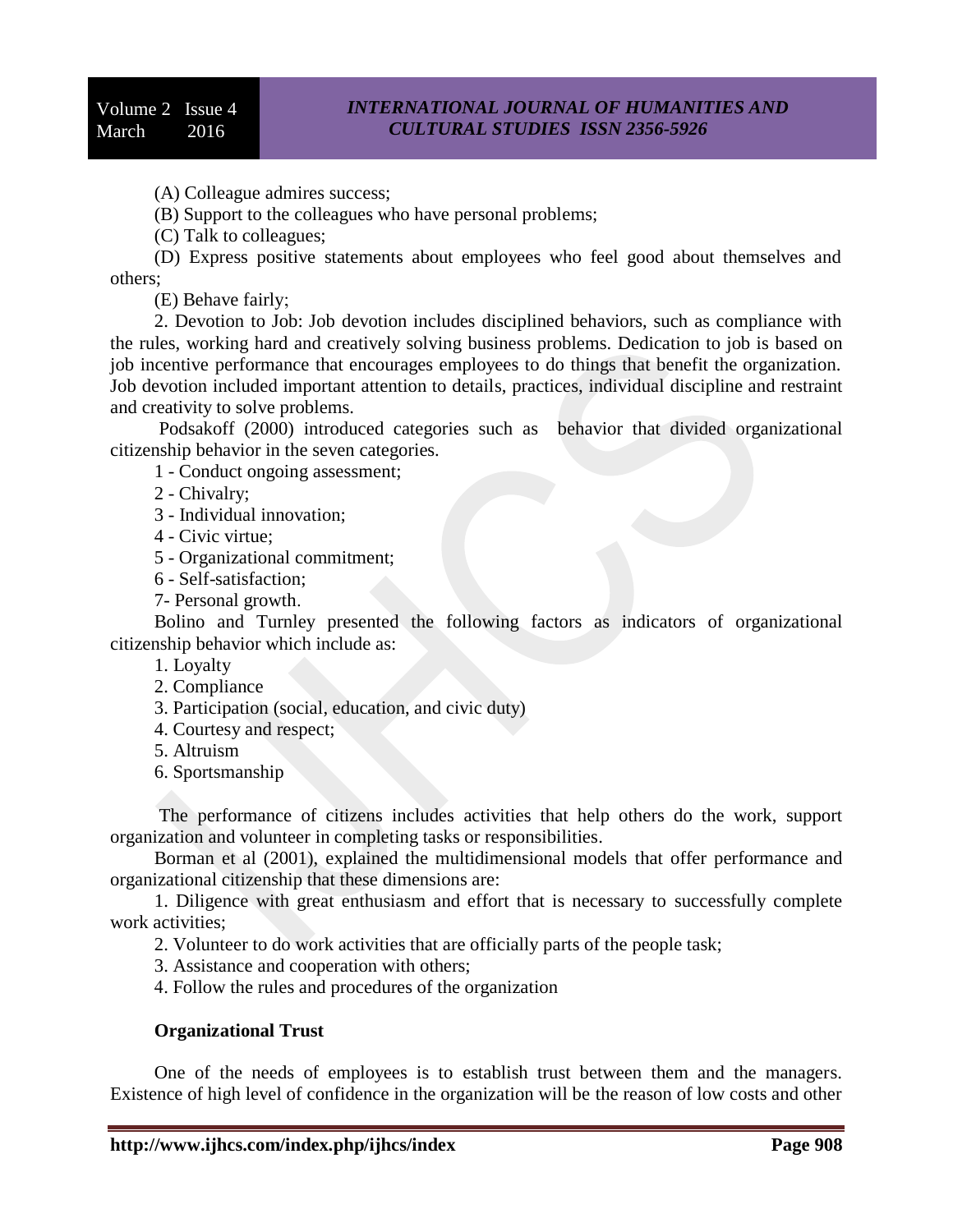control mechanisms. Staff will be internally controlled and motivated. Given that building trust, leads to organizational effectiveness and reduce the costs of evaluation and control, therefore, identifying the factors that could generate trust are to be promoted (Hassanzadeh, 2005).

The definition of trust is the ability to meet your expectations in dealing with others and create interpersonal relations not necessarily based on individual interest or profit (Bijer, 1986). Based on this definition, one of the problems of organizations is the lack of trust between employees and managers. In our organizations, especially government agencies, there is a significant gap between staff and management and the demands of the two. As a result, decisions often encounter performance problems because the employee shows hardiness in the implementation of decisions in contrast, managers do not trust their employees and they do not participate them in the decision-making process. This situation creates mistrust environment in the organization. Consequently, mistrust helps spreading rumors, conflict, politics and layoffs in the organization. In such an organization to talk about issues such as self-management and selfcontrol, cooperation, creativity, and quality management and is useless. Most efforts to increase productivity will not reach the desired result because achieving organizational goals requires the cooperation of its members with each other and most important ways to facilitate cooperation. Only mutual trust between employees and management staff of organizations can be source of success for all (Chavoshi, 2008).

#### **Sales Support**

Confidence in the organization and management literature:

There are three extensive streams in confidence literature: the first organizational trust as a phenomenon within the organization, such as trust between employees and supervisors or managers, or among colleagues which is our emphasis in this study. The second is trust between organizations; that is an interagency phenomenon and the third is the trust arising between firms and their customers as a marketing concept (Dietz& Hartog, 2006).

Dietz and Hartog 2006, introduce four dimensions of benevolence, competence, integrity and predictability which are the most important elements of trust. Mayer et al, (1955) also state three components of reliability, competence and benevolence cited as the main dimensions.

1) Reliability: This meant to believe that a person or organization do what it has promised, and will act consistently.

2) Competence: Competence refers to the ability of others in which they can carry out their duties (on the basis of skills and knowledge)

3) Benevolence: benevolence means kindness and person's motivation compared to mutual and a sincere interest in the welfare of others (Meyer et al., 1955).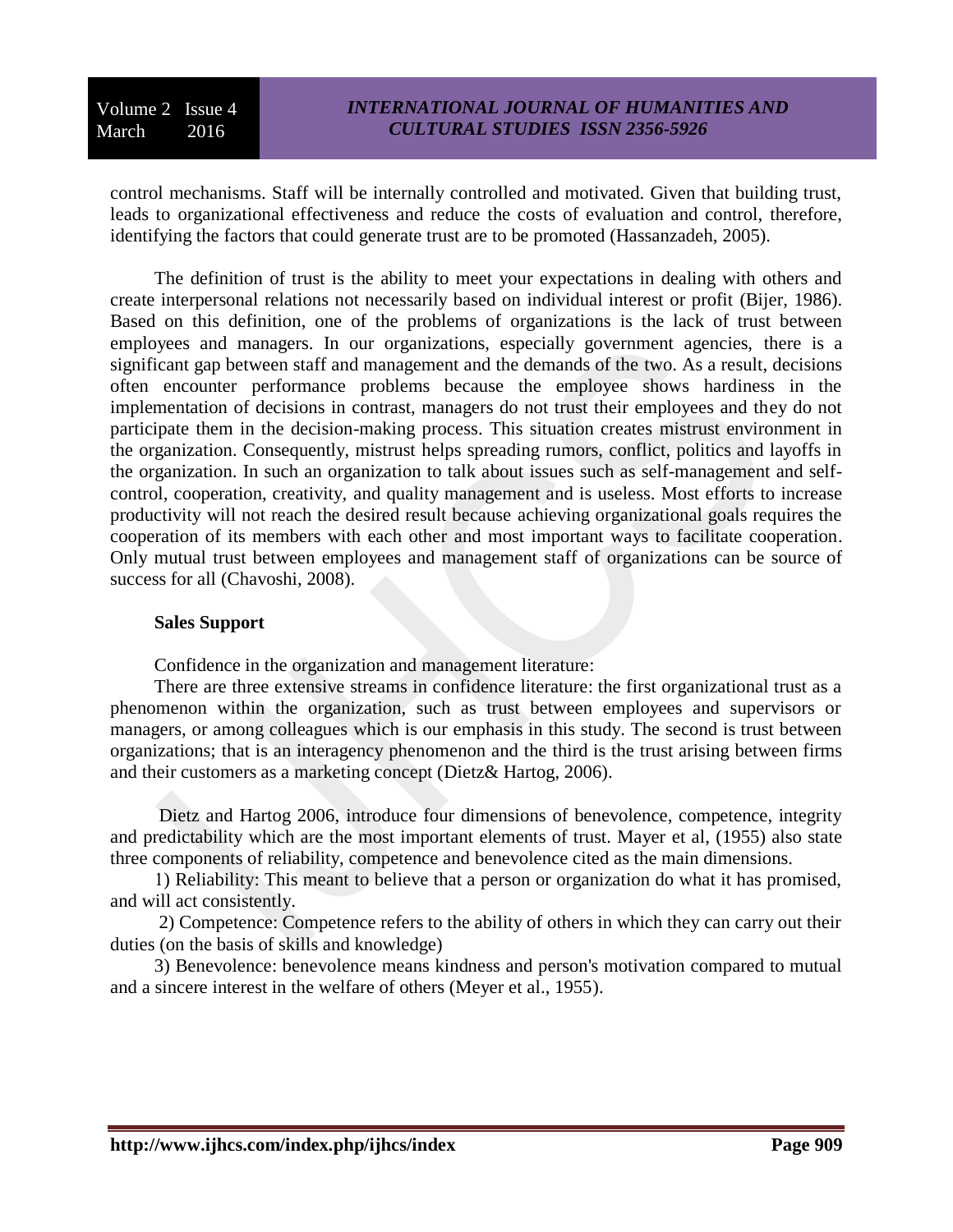## **Classification of organizational trust by Ellonen et al**

Ellonen et al. (2008), divided organizational trust into two dimensions: interpersonal trust (communication) and impersonal. In this study, we examined both types of organizational trust, personal trust and impersonal.

Personal trust can be broken into two dimensions: horizontal trust which is trust between employees and vertical trust that is between employees and their managers. This confidence is based on competence, benevolence and reliability. In this study, the type of impersonal corporate trust is called institutional trust. Non-personal trust in the organization has been very little studied. Institutional trust can be members' trust of strategy and vision of the organizations, business competence and its technology. Organizational structure and fair process refer to human resources policies (Ellonen et al., 2008).

We need to develop a strategy to increase the level of trust among all employees and managers to build trust in organizations. The researchers have worked to set the foundations of trust in organizations. Ebrahimi et al. (2013), in their study show various aspects of organizational trust and positive impact on the willingness of employees in the division of knowledge.

Factors affecting organizational trust and organizational factors of Yilmaz and Atalay, (2009) include assessment success employees using modern methods, having a fair reward systems and regular feedback on. Also, Nyhan, (2000) stated activities to increase confidence in the organization employees by including them in decision-making, giving feedback to employees and get feedback from them, and empowering employees. In general, many factors involved in building trust in organizations that recognize and make them an important factor in improving organizational performance, commitment and understanding of individual and organizational goals.

In contrast, researchers have measured different outcomes for organizational trust. For example, Nyhan (2000) results include increased productivity and strengthened confidence in the organization's commitment. Jane (2009) says the effect of organizational trust includes the creation of favorable trends, such as creating and sharing knowledge, job satisfaction, organizational citizenship behavior, organizational commitment, and so on. It also reduces negative attitudes, such as job abandonment, defensive behavior, behavior regulatory and organizational trust. According to Mishra and Morris (1990), other encouraging factors include facilitating open communication within the organization, information sharing, job satisfaction, and organizational commitment and increase performance. Organizational literature shows that trust is a critical factor for individual and organizational success and is the high level of organizational trust (Mardani, 2007, Haffman, 1994, Covey, 1990, Argyris. 1973).

Lack of other resources to improve productivity partially offsets. Studies show that trust creates intrapersonal effects and affect the interpersonal relationships within and outside of the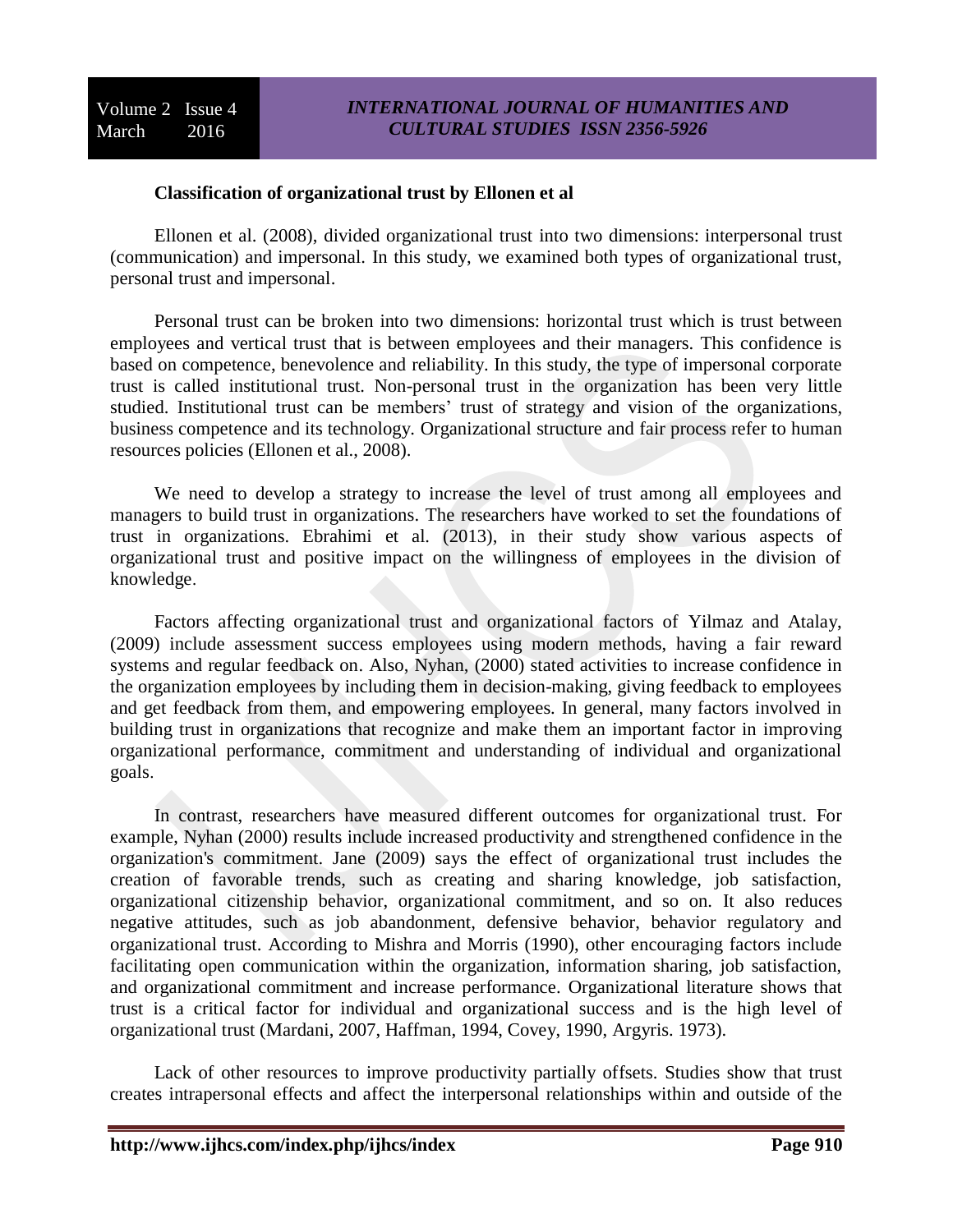organization (Memarzadeh, 2009). Organizational productivity is ameliorated by improving job satisfaction, organizational commitment, and confidence atmosphere between staff, increased consultation, cooperation and justice. For organizational success, constantly changing roles and technologies and design as well as jobs and responsibilities, are essential (Grover, 1993).

The idea that trust in the workplace is a major factor that leads to improved organizational performance potential and can be a source of competitive advantage in the long run is also rapidly taken into consideration. Creating an environment of trust in an organization brings positive effects for organizations. In contrast, the costs of distrust due to lack of willingness of employees to collaborate, risk for inappropriate behavior, poor quality of work and the need for control can be hard (Pucetaite & Lamsa, 2008).

In fact, we trust that the others when they meet our predictions and expectation of them. (Lewicki, et al., 1998) In short, reliability means the beliefs that people have about the future behavior of the others. Three extensive streams are in the literature on trust. First, trust within the organization is a phenomenon within the organization, such as trust between employees and supervisors or managers, or between partners that focus on the study of this type of trust. Second there is the trust between organizations, and third, the trust arising between firms and their customers as a marketing concept (Dietz & Hartog, 2006).

## **Factors affecting organizational trust and its consequences**

To develop a strategy, we need to increase the level of trust among all employees and managers. The researchers have worked to set the foundations of trust in organizations. A study of McCauley and Kanert (1992) found that job-related variables such as participation in decisionmaking, autonomy, feedback, supportive supervisor behavior and communication, significantly can promote trust in the management.



## **Hypotheses**

Hypothesis 1: There is a significant relationship between organizational trust and organizational citizenship behavior.

Hypothesis 2: There is a significant relationship between job satisfaction and organizational citizenship behavior.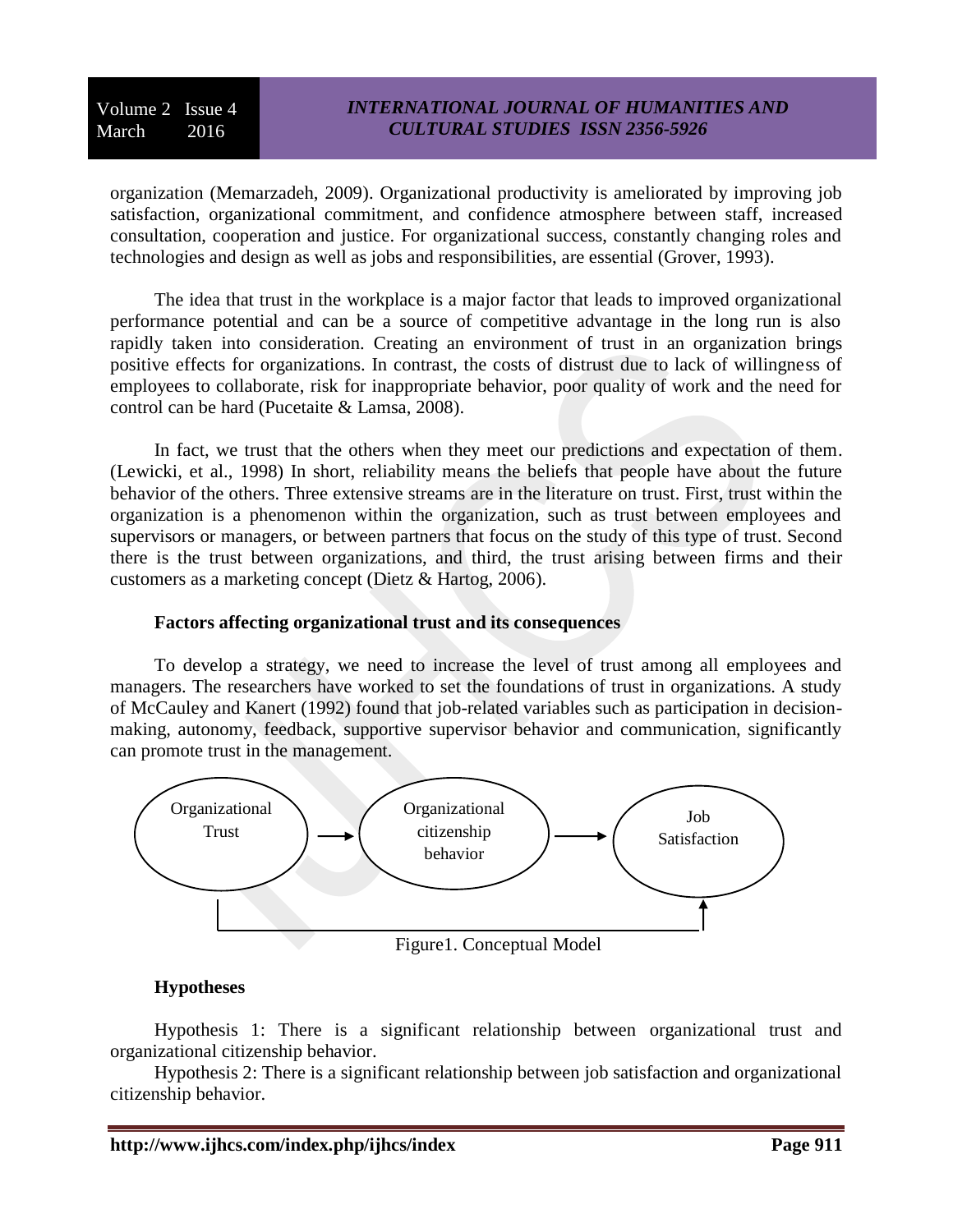Hypothesis 3: There is a significant relationship between organizational trust and job satisfaction.

Hypothesis 4: there is a significant relationship between organizational trust, job satisfaction and organizational citizenship behavior.

## **Research method**

This study is a scientific - application research. The populations in this study are employees of the Customs Department. The study used random sampling methods and formula Cochran sample size. Sample size was 182 people. In the field study, researcher for collect data used to questionnaire that included 44 was used to collect data. This data is analyzed by LISREL software. To determine the validity and reliability, we used content validity and Cronbach's alpha coefficient. Reliability factor was obtained in order of job satisfaction Specter (1997), 0.87, Organizational Trust Inventory Rother (2003), 0.86. Organizational citizenship behavior of Lee and Alan (2002) is equal to 0.89. In addition, indicators fitness model are calculated automatically by running the Perlis application for desired model.

#### **Data analysis**

After collecting data using structural equation, LISREL confirmatory factor analysis was used to analyze statistical data. SEM is a multivariate analysis technique and is generally powerful and allows researchers to examine sets of regression simultaneously.

| Fitting indexes | <b>Standard values</b>                         | <b>Estimated</b> |
|-----------------|------------------------------------------------|------------------|
|                 |                                                | values           |
| Degrees of      |                                                | 899              |
| Freedom         |                                                |                  |
| Chi-Square      | Due to dependence to the sample size is not an | 3889.51          |
|                 | appropriate criterion                          |                  |
| <b>RMSEA</b>    | 0.05                                           | 0.136            |
| <b>NFI</b>      | 0.90                                           | 0.58             |
| <b>NNFI</b>     | 0.90                                           | 0.59             |
| <b>CFI</b>      | 0.90                                           | 0.61             |
| <b>RMR</b>      | 0.05                                           | 0.093            |
| <b>GFI</b>      | 0.90                                           | 0.51             |
| <b>AGFI</b>     | 0.90                                           | 0.46             |

Table 2: fitness indexes study design

As shown in Table 1, indicators of compliance or goodness of fit is in a relatively acceptable level.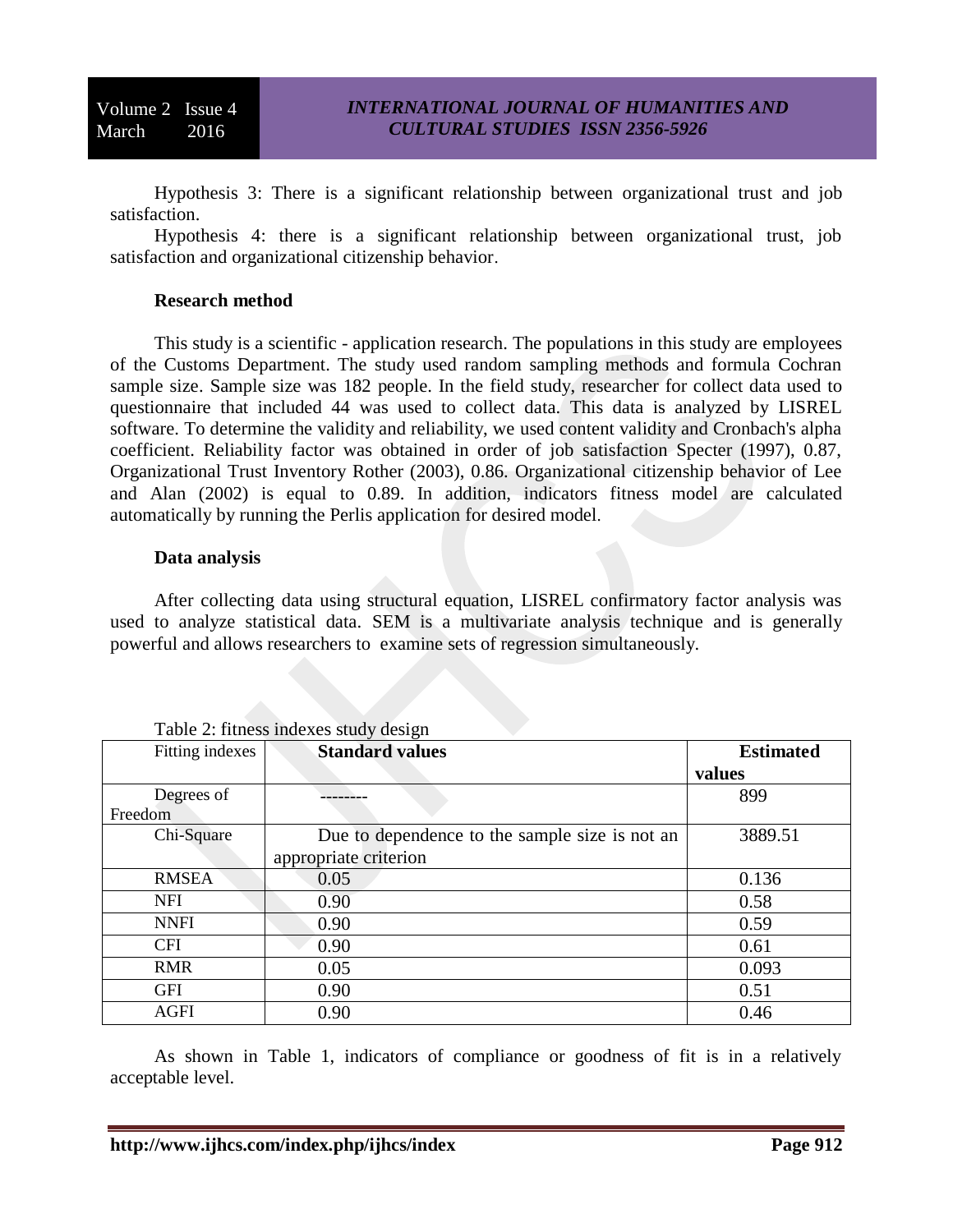#### **Structural model test**

In this study, confirmatory factor analysis was used to test the measurement model and path analysis in order to confirm the structural model. The following two figures show the overall model of output LISREL software and at the same time involving the structural model and measurement model.



Figure 1: The base model with T values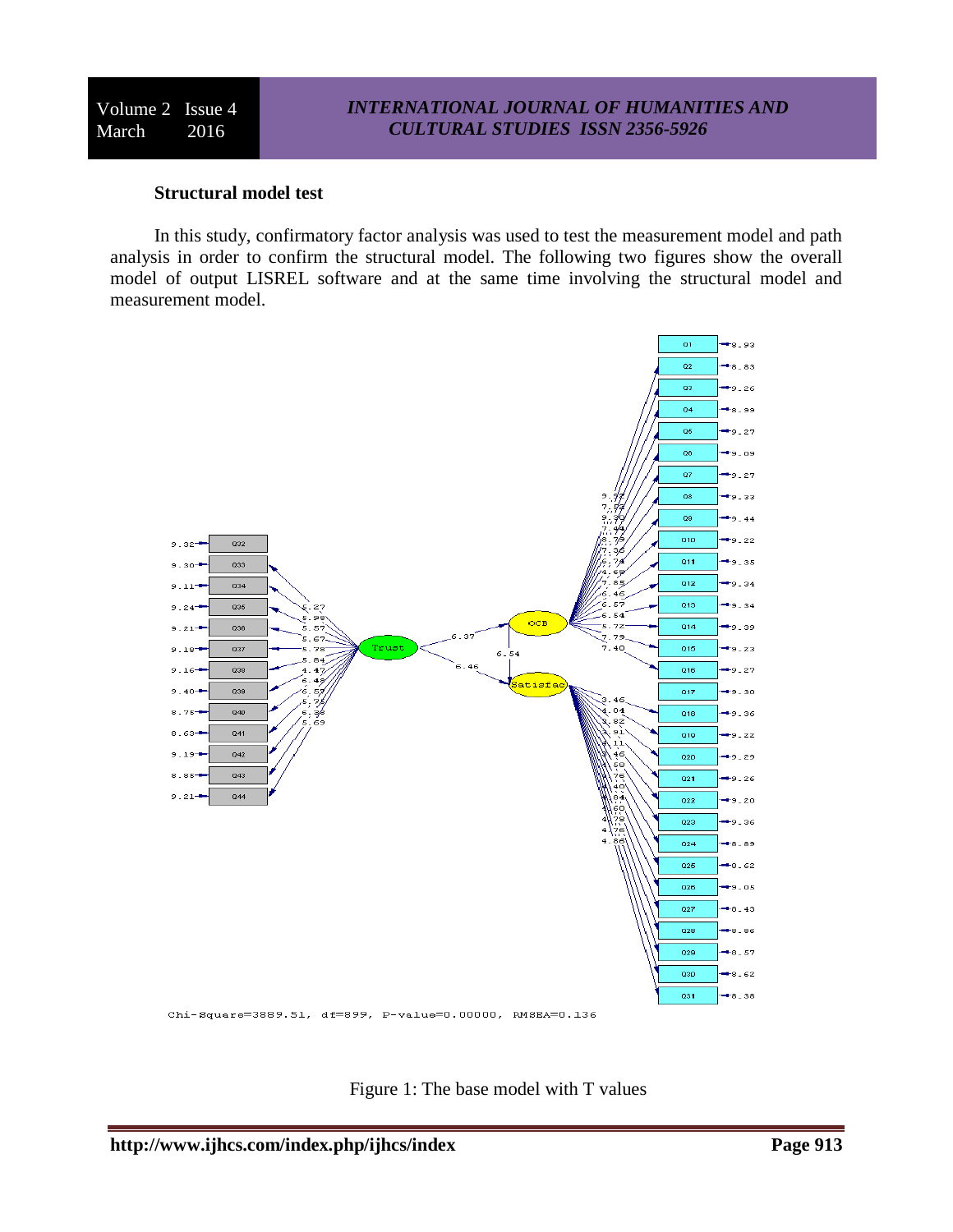# *INTERNATIONAL JOURNAL OF HUMANITIES AND CULTURAL STUDIES ISSN 2356-5926*



Figure 2: The base model with path coefficients

## **The results and analysis**

According to the analysis of data, hypotheses, findings and results are presented separately. Hypothesis 1: There is a significant relationship between organizational trust and Organizational citizenship behavior.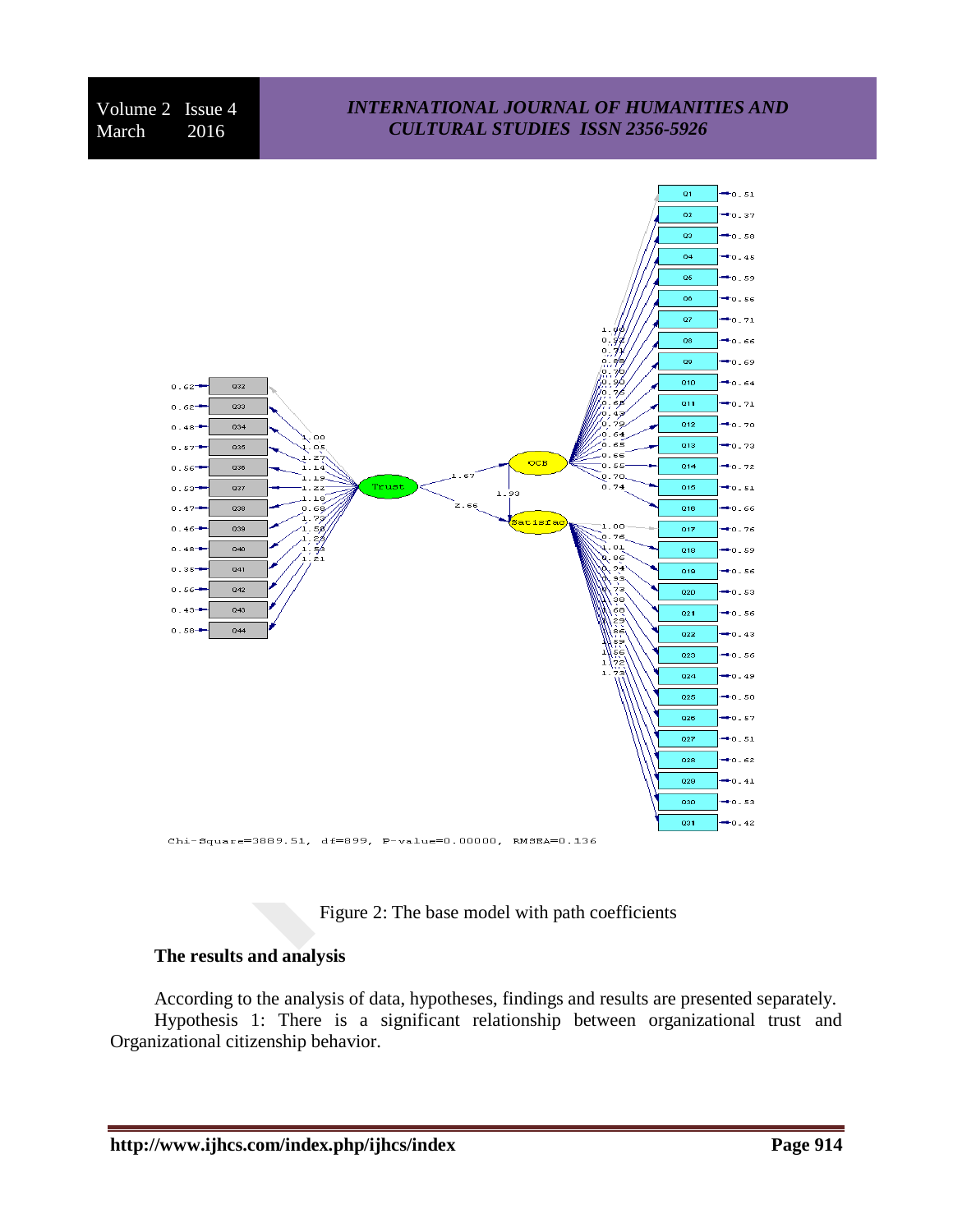|  |  |  | Table 3: results of the first hypothesis |
|--|--|--|------------------------------------------|

| <b>Hypothesis</b>                                              | <b>Coefficient</b> | Statistics t | <b>Results</b> |
|----------------------------------------------------------------|--------------------|--------------|----------------|
| Hypothesis 1: There is a significant relationship $\vert$ 1.67 |                    | 6.37         | Accept         |
| between organizational trust and organizational                |                    |              |                |
| citizenship behavior.                                          |                    |              |                |

Based on the results shown in Table 3, the effect of independent variables on the dependent ones is supported by the data and the way that these two variables are linked together is positive and meaningful (is significance at the level of 5%). As a result, we can say with 95% confidence, there is a significant relationship between organizational trust and organizational citizenship behavior.

Hypothesis 2: There is a significant relationship between job satisfaction and organizational citizenship behavior.

| Table 4: The results of the second hypothesis |  |  |
|-----------------------------------------------|--|--|
|-----------------------------------------------|--|--|

| <b>Hypothesis</b>                                       | <b>Coefficient</b> | <b>Statistics t</b> | <b>Results</b> |
|---------------------------------------------------------|--------------------|---------------------|----------------|
| Hypothesis 2: There is a significant relationship       | 1.93               | 6.54                | Accept         |
| between job satisfaction and organizational citizenship |                    |                     |                |
| behavior.                                               |                    |                     |                |

Based on the results shown in Table 4, the effect of independent variables on the dependent variable is supported by the data and the way these two variables are linked together is positive and significant (is significance at the level of 5%). As a result, can say with 95% confidence, there is a significant relationship between job satisfaction and organizational citizenship behavior.

Hypothesis 3: There is a significant relationship between organizational trust and job satisfaction.

| <b>Hypothesis</b>                                              | <b>Coefficient</b> | <b>Statistics t</b> | <b>Results</b> |
|----------------------------------------------------------------|--------------------|---------------------|----------------|
| Hypothesis 3: There is a significant relationship $\vert$ 2.66 |                    | 6.46                | Accept         |
| between organizational trust and job satisfaction.             |                    |                     |                |

# Table 5: The results of the third hypothesis

Based on the results shown in Table 5, the effect of independent variables on the dependent variables is supported by the data and the way these two variables linked together is positive and significant (is significance at the level of 5%). As a result, can say with 95% confidence, there is a significant relationship between organizational trust and job satisfaction.

Hypothesis 4: there is a significant relationship between organizational trusts, job satisfaction, due to organizational citizenship behavior.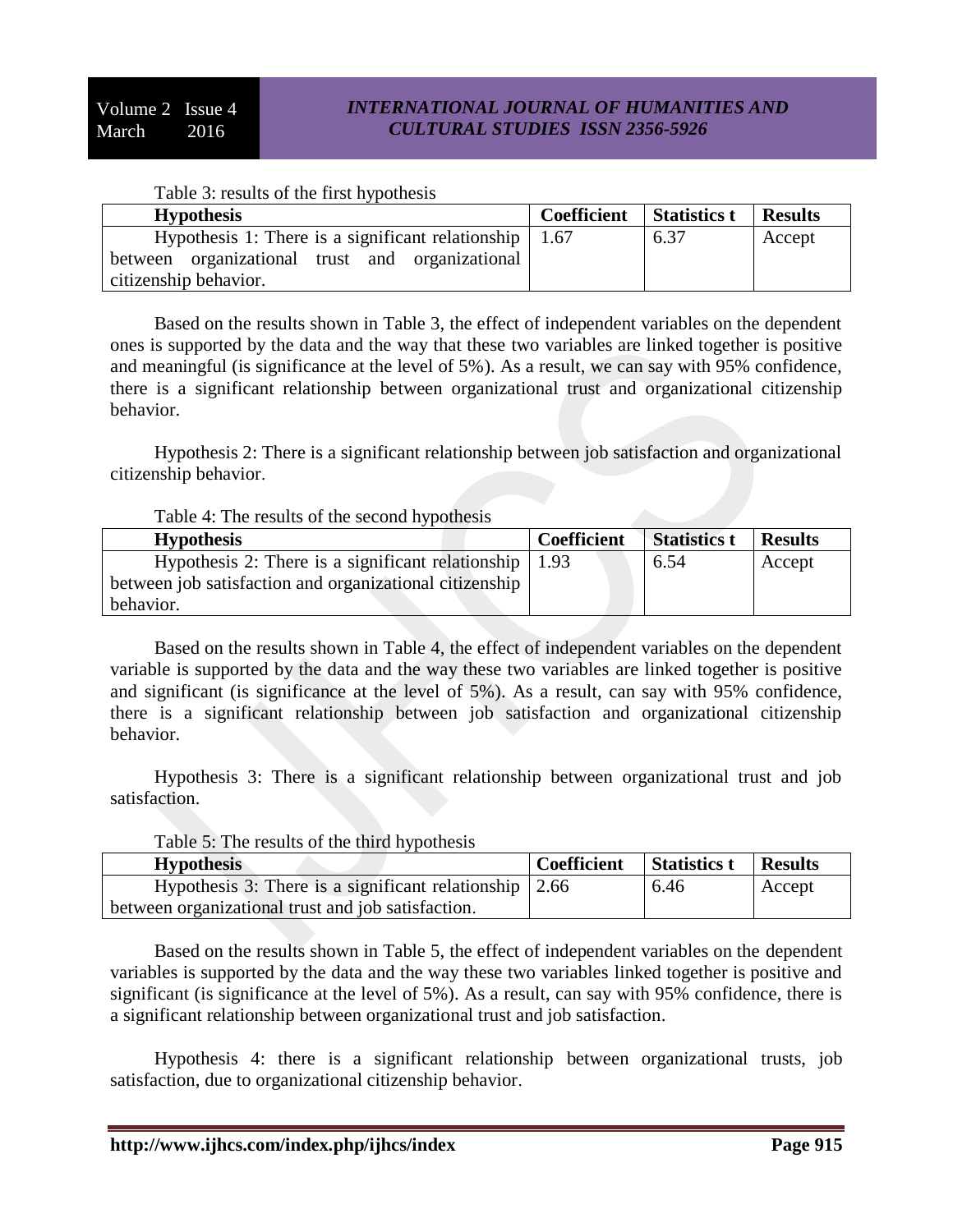## *INTERNATIONAL JOURNAL OF HUMANITIES AND CULTURAL STUDIES ISSN 2356-5926*

| <b>Hypothesis</b>                                                                 | <b>Coefficient</b> | <b>Statistics t</b> | <b>Results</b> |
|-----------------------------------------------------------------------------------|--------------------|---------------------|----------------|
| Hypothesis 4: there is a significant relationship $\vert 1.67 \times 1.93 = 3.22$ |                    |                     | Accept         |
| between organizational trusts, job satisfaction, due to                           |                    |                     |                |
| Organizational citizenship behavior.                                              |                    |                     |                |

According to Table (6) the results of fourth hypothesis will be examined. Examining the role of mediator between organizational trust and job satisfaction, organizational citizenship behavior directly impacts on organizational citizenship behavior on organizational trust. It also confirmed a direct impact on job satisfaction and organizational citizenship behavior. It is also confirmed by the impact of organizational citizenship behavior on organizational trust and job satisfaction. The coefficient of endogenous latent variable and exogenous variable on organizational trust is clear. Organizational citizenship behavior is 1.67 and the T value is equal to 6/37 at significant level of 0/05 with reliability 0/95 that is significant and endogenous latent variables path coefficient OCB. The endogenous variable of job satisfaction and the value are equal to 6/54 at significant level 0/05 with significant reliability. As a result, the influence of the mediating role of organizational citizenship behavior between organizational trust and job satisfaction is equal to 1.67×1.93=3.22 and researchers' claim is accepted.

#### **Conclusion**

The results of the first hypothesis showed that the path coefficient between organizational trust and organizational citizenship behavior is equal to 1/67, and related T value is 1/96>6/37, which is according to t-test, critical value  $0/05$  at the 95% confidence level. The null hypothesis can be rejected and the result of the first claim of researchers is accepted. We can say with 95% confidence that there is a significant relationship between organizational trust and organizational citizenship behavior.

The second hypothesis results showed that the path coefficient between job satisfaction and organizational citizenship behavior is equal to 1/93 and related T value is 1/96 >6/54, which is according to t-test, critical value 0/05 at the 95% confidence level, the null hypothesis can be rejected and result of the second claim of researchers is accepted. We can say with 95% confidence that there is a significant relationship between job satisfaction and organizational citizenship behavior.

The third hypothesis results showed that the path coefficient between the path coefficient between organizational trust and job satisfaction is equal to 2/66 and related T value is 6/46>1/96, which is according to t-test, critical value 0/05 at the 95% confidence level, the null hypothesis can be rejected and result of the third claim of researchers is accepted. We can say with 95% confidence that there is a significant relationship between organizational trust and job satisfaction.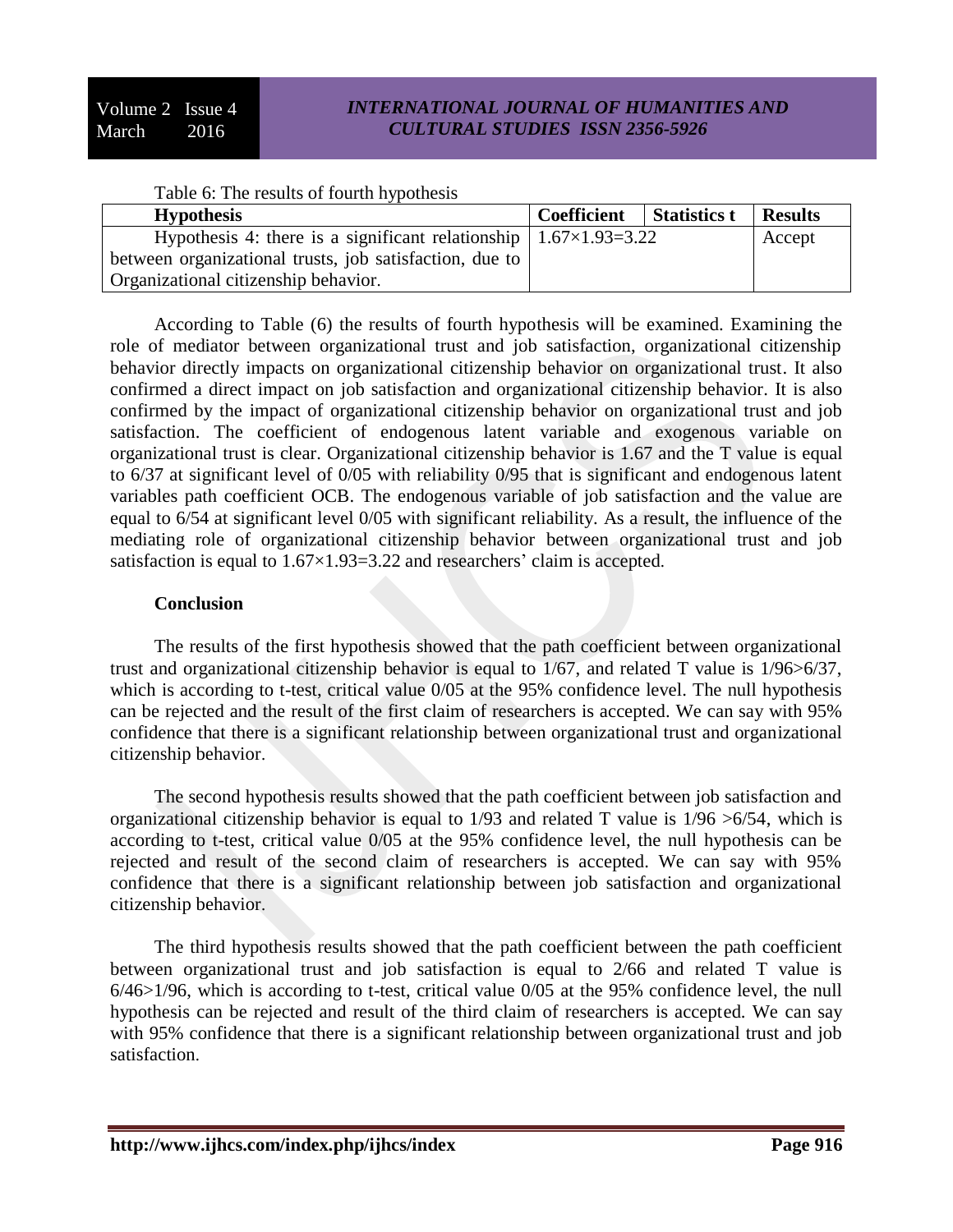# *INTERNATIONAL JOURNAL OF HUMANITIES AND CULTURAL STUDIES ISSN 2356-5926*

The fourth hypothesis results showed that the path coefficient between organizational trust and organizational citizenship behavior is equal to  $1/67$  and related T value is  $6/37 > 1/96$ , and the path coefficient between job satisfaction and organizational citizenship behavior is equal to 1/93 and related T value is  $6/54 > 1/96$ , which is according to t-test, critical value  $0/05$  at the 95% confidence level. The null hypothesis can be rejected. As a result, the influence of the mediating role of organizational citizenship behavior organizational trust and job satisfaction is equal to 1.67× 1.93=3.22 and the fourth claim of researchers is accepted.

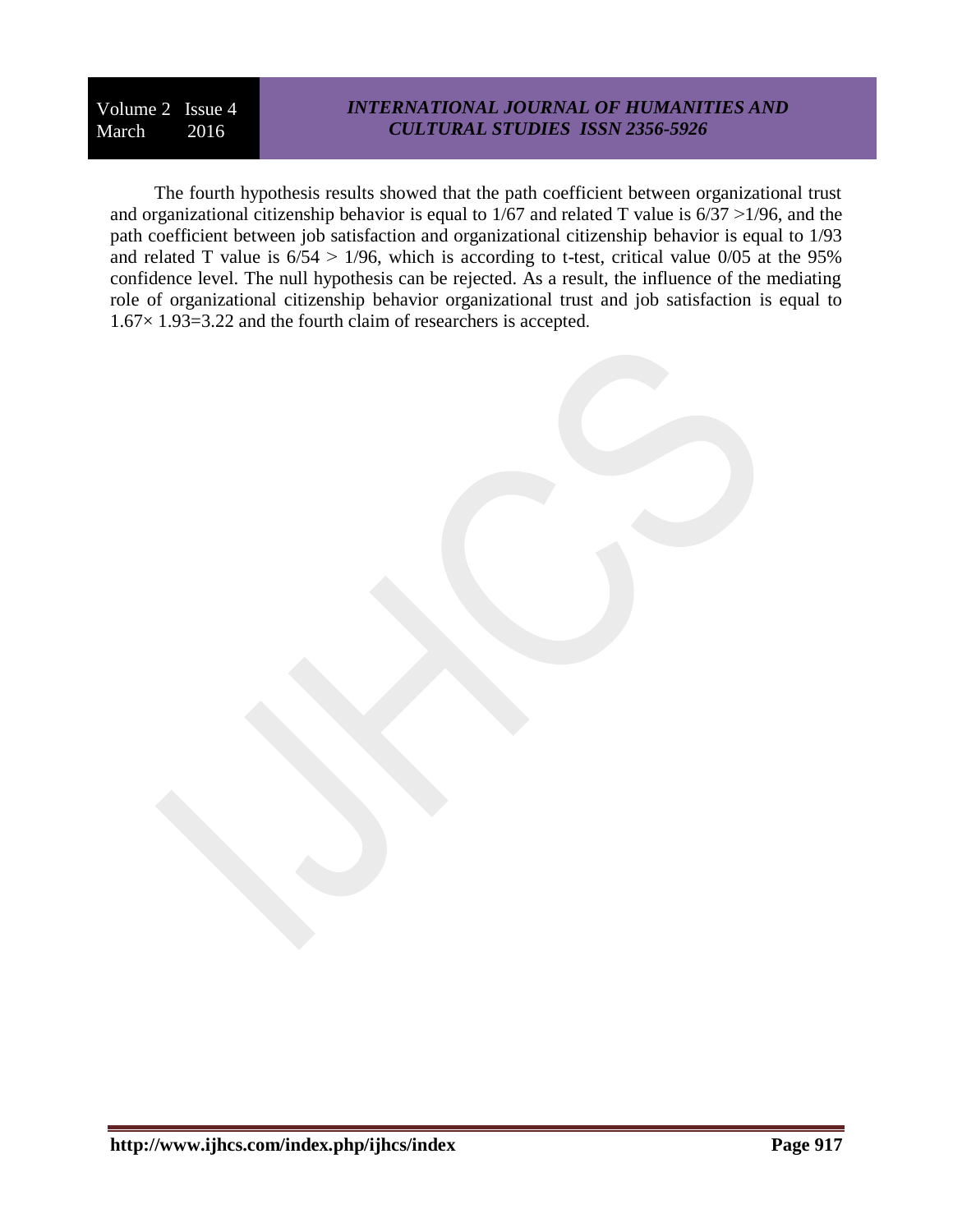## **References**

Argyris, C. (1973). On Organizations of the Future. Beverly Hills, CA: Sage.

Baier, A. (1986), Trust and Antitrust Ethics. Personnel Review, Volume, 25, Number 5

Ballantyne, D., Christopher, M., & Payne, A. (1995). Improving the quality of services marketing: Service (Re)design is the critical link. Journal of Marketing Management, 11, 7-24.

Blakely, G. L., Anderns, M. C., & Moorman, R. H., (2005), The Moderating Effects Of Acuity Sensitivity On The Relationship Between Organizational Justice And Organizational Citizenship Behaviors. Journal of Business and Psychology, 20(2), (2005), pp. 259 – 273.

Chavoshi, M. H (2008). Examine the relationship between emotional intelligence of managers and subordinates trust. Master's thesis, Tehran University, College of Qom

Clement, M., Vanderberghe, R.(2000), " Teachers professional development: A solitary or collegial (ad) venture?", Teacher and teaching education, 16, pp.  $81 - 101$ .

Coomber, B. & Barriball, K.L. (2007), Impact of Job Satisfaction Components on Intent to leave and Turnover for Hospital-based Nurses, A Review of the Research Literature, International Journal of Nursing Studies, 44, PP: 297314.

Covey, S. R. (1990)."The Seven Highly Effective people". New York: Simone and **Schuster** 

Dietz, G., & Hertzog, D. N. (2006). Measuring trust inside organizations. Personnel Review, 35(5), 557-588.

Ebrahimi, S A., Fateh, M., Asghari and Hajipour, E. (2013). Examine the Role of Trust in knowledge sharing job Tarbiat Modarres University. Journal of Military Management, No. 2, p. 13

Ellonen, R., Blomqvist, K., & Puumalainen, K. (2008). The role of trust in organizational innovativeness. European Journal of Innovation Management, 11(2), 160-181

Farahmand, F.& Sharifian, R. (2003). The job satisfaction of hospital admission of Shiraz University of Medical Sciences and Health Services, Health Information Management, Volume II, Number II, pp. 55-61.

Gareth R. & Jones, Jennifer M-Georg (1998), "the experience and evolution of trust: iplications for cooperation and teamwork", Academy of Management Review, Vol 23, no3. p. 531-546.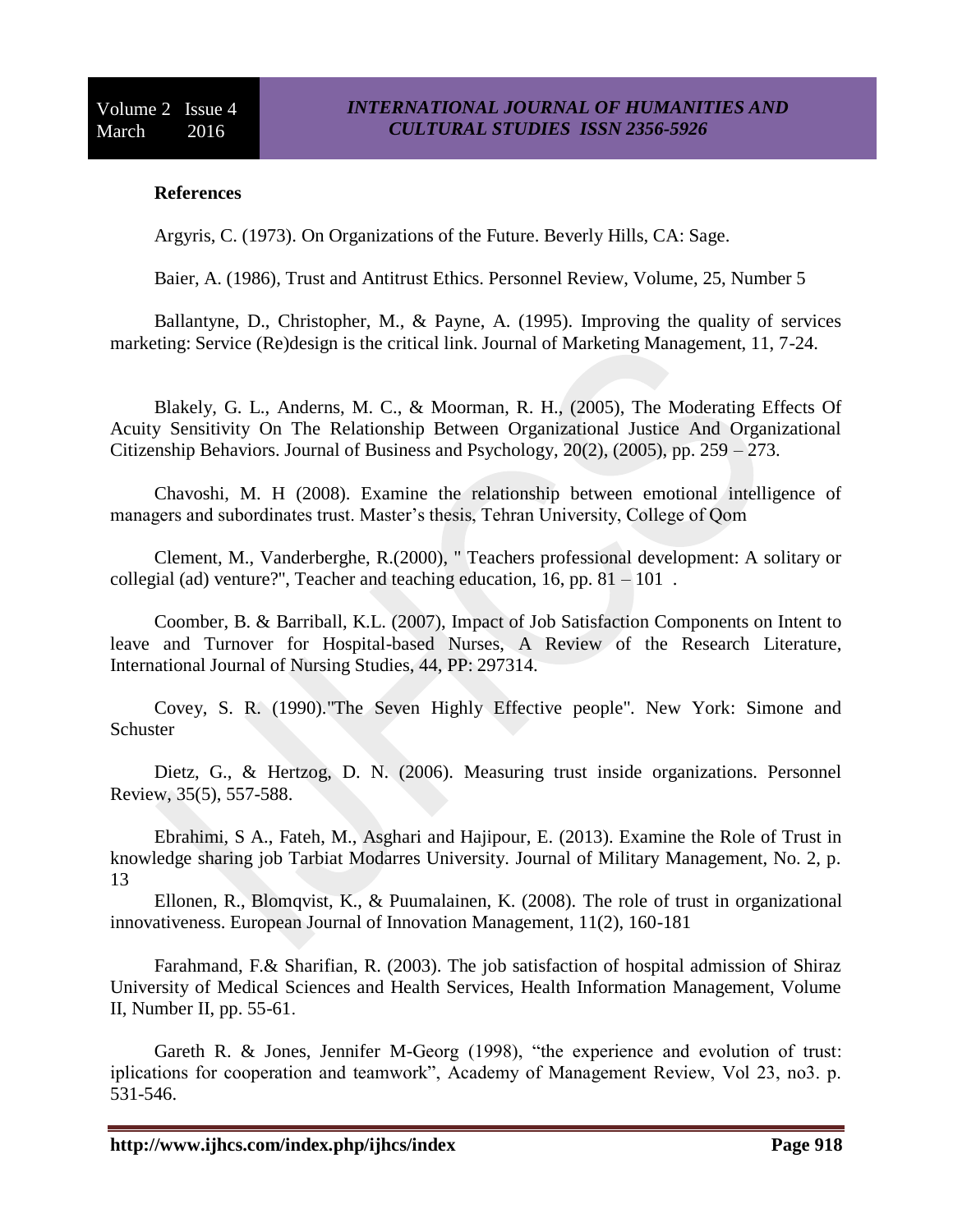Grover, S.L. (1993). Lying, deceit and subterfuge: a model of dishonesty at the workplace. Organization Science, 4,478-495.

Haffman, J.D., Sabo, D. , Bliss, I. and Hoy, W.K.(1994)."Building a Culture of trust", Journal of scholl Leadership,Vol.3,pp .484-502.

Hassanzadeh, H. (2005). Identify factors affecting trust between employees and managers and review the status of existing executive agencies, Master's thesis, Tehran University, College of Qom.

Hitt, M.A., Miller, C.C., and Colella, A., (2006), Organizational behavior: A strategic approach, John Wiley.

Javadein, S. R, Farahi, M.M., and Taheri Attar., GH (2009), "Understanding the impact of organizational justice on job satisfaction and organizational aspects", Tehran: Iranian Business Management, Volume 1, No. 1, 55-70.

Jeon, J. H. (2009). The impact of organizational justice and job security on organizational commitment exploring the mediating effect of trust in top management. A dissertation, faculty of the graduate school of the University of Minesota.38.

Lewicki, R. J., McAllister, D. J., 7 Bies, R. J. (1998). Trust and distrust: New relationships and realities. The Academy of management Review, vol. 23 No.3, pp.428-459.

Mardani, Hamid. (2007). The study of Sociological Factors of Perceived Organizational Injustice among Teachers of City Esfahan, Master of art Thesis in Sociology, College of Literature and Humanities Sciences, University Esfahan.

Martins, N. (2002), (a model for managing trust), International Journal of manpower, Vol. 23, No. 8.

Mayer, R. C., Davis, J. H., & Schoorman, D. F. (1995). An integrative model of organizational trust. Academy of Management Review, 20(3), 709-734

Metle. Me. Kh.(2003), "The impact of education on attitudes of female governmentemployees", Journal of Management Development ،Vol. 22 No. 7, 2003pp. 603-626.

Memarzadeh Golamreza; Khodaei mahmodi, Reza.(2009). Designing of Model for Organizational Justice in Governmental Organization of Iran, Management & Economic College of Sciences & Research of Islamic Azad University of Tehran., Scientific and Research Management Quarterly N. 82.